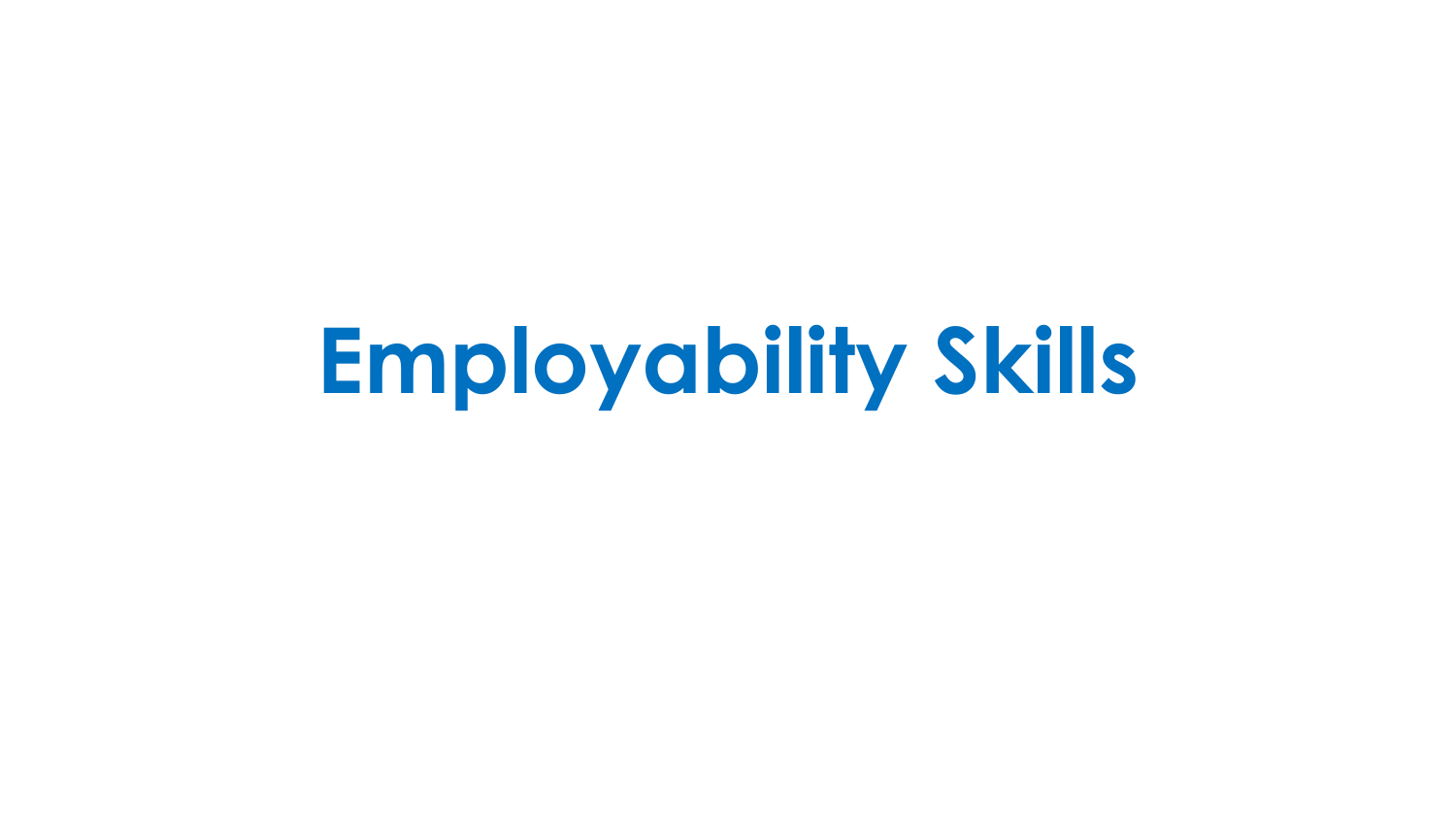While there will always be job-specific skills that an employer is looking for, most employers will also want you to have some general skills. These general job skills are sometimes called **"employability skills".**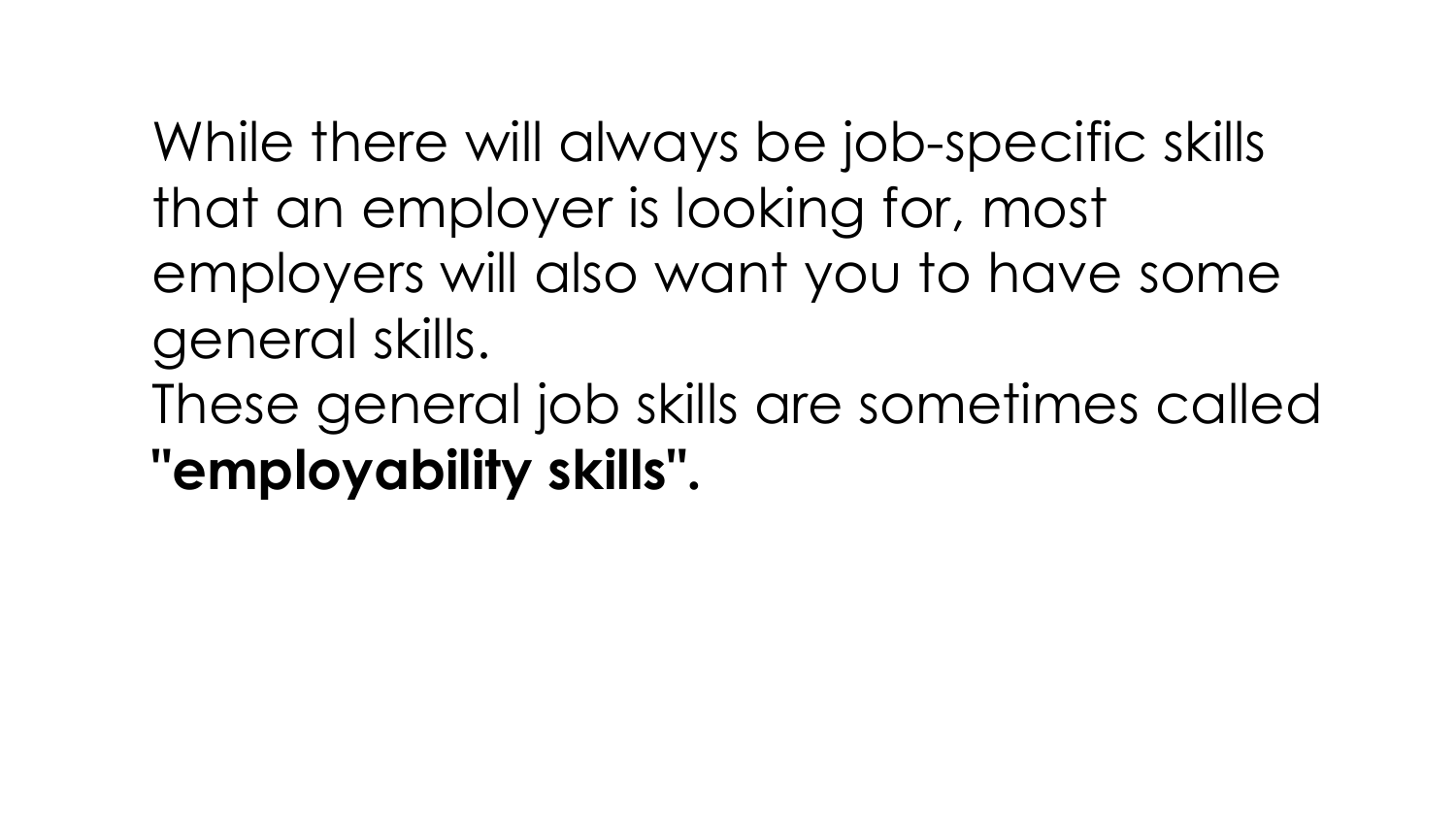Having employability skills can help you:

- to get a job
- to stay in a job and
- to work your way to the top.

If you get a job interview, the chances are you'll be asked questions about your jobspecific skills and your employability skills.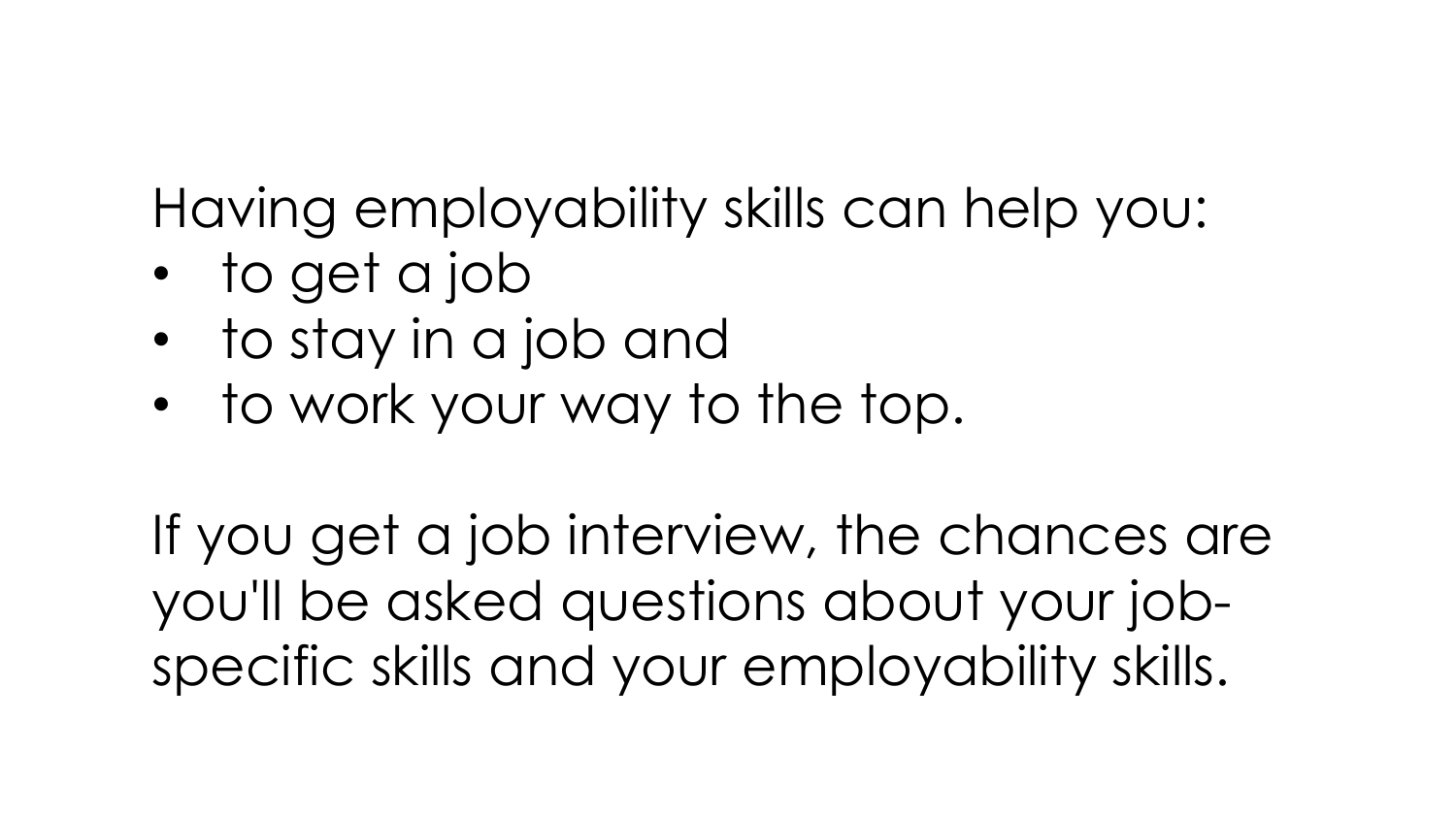There are **8** skills that employers want you to have, no matter what industry you're working in. Many of them you will do in class.

- **1. Communication**
- **2. Teamwork**
- **3. Problem solving**
- **4. Initiative and enterprise**
- **5. Planning and organising**
- **6. Self management**
- **7. Learning**
- **8. Technology**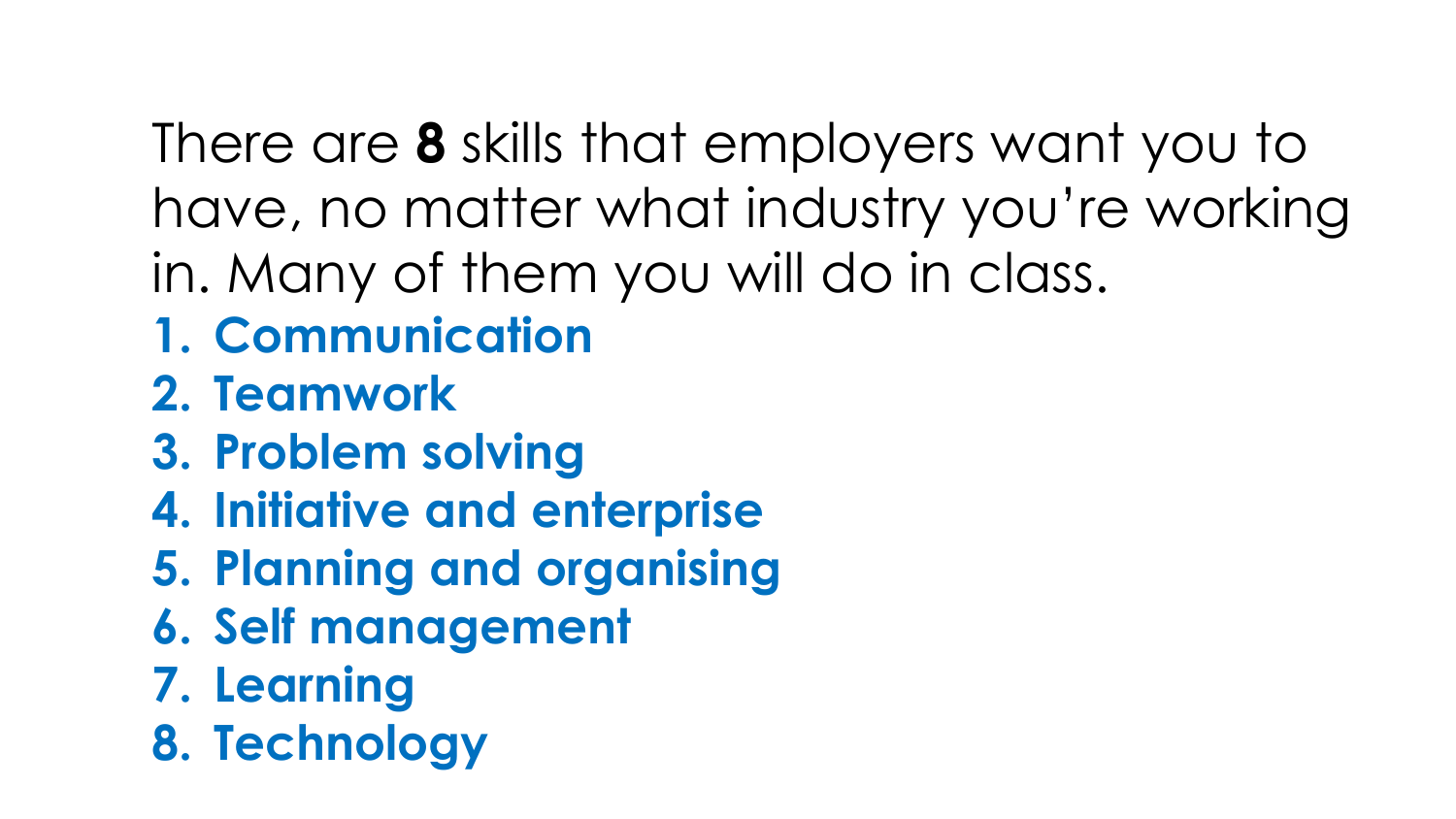#### **1. Communication**

Depending on the job, communication is about being a good talker or a good writer.

It involves being confident about speaking to people (face-to-face or over the phone).

It also involves writing well enough to be understood in emails and memos.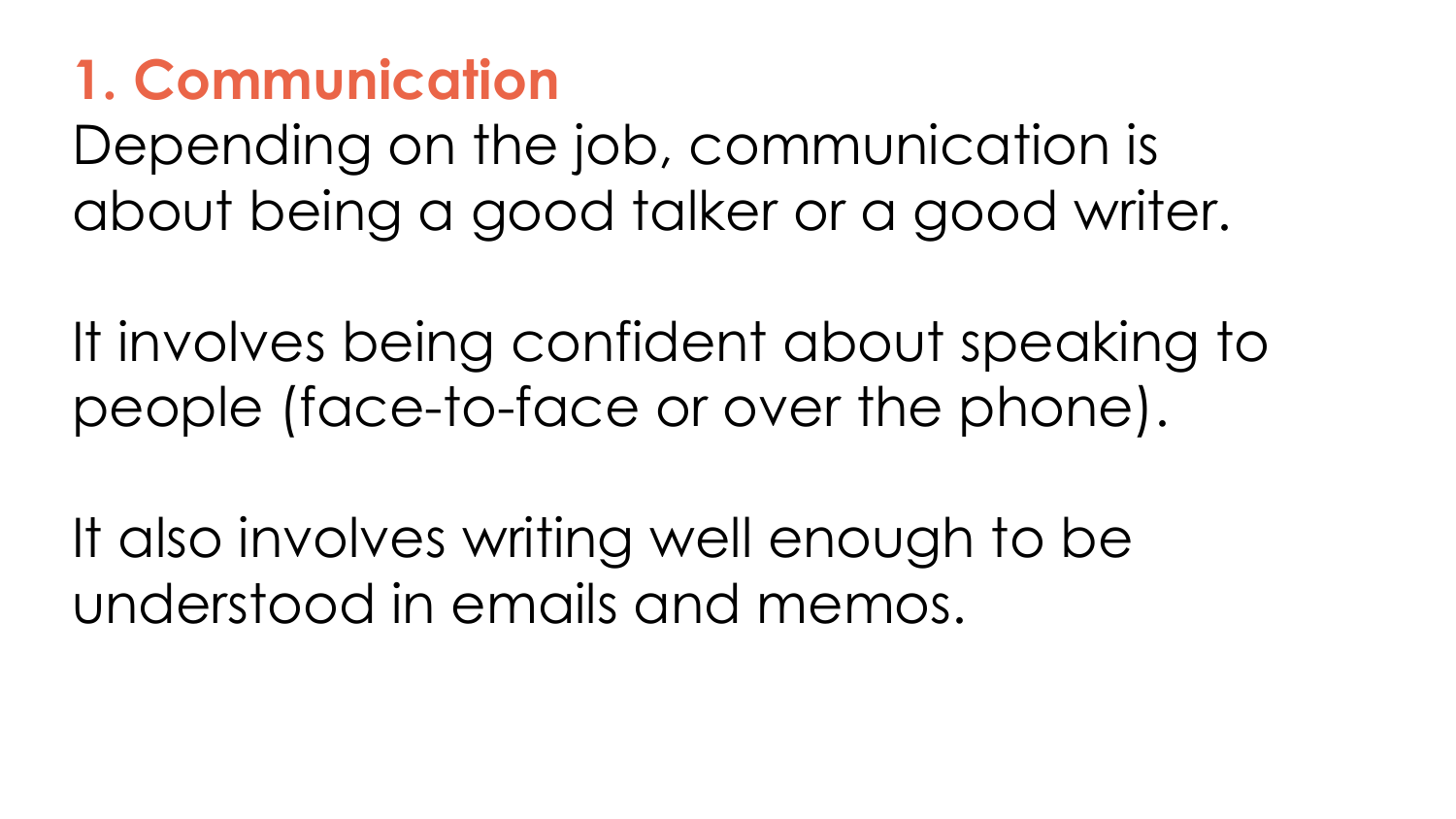**1. Communication.** Examples include:

- •writing assignments and reports
- •blogging or using social media
- •making oral presentations
- •working in customer service (face-to-face or on the phone)
- •volunteering to host a community radio program.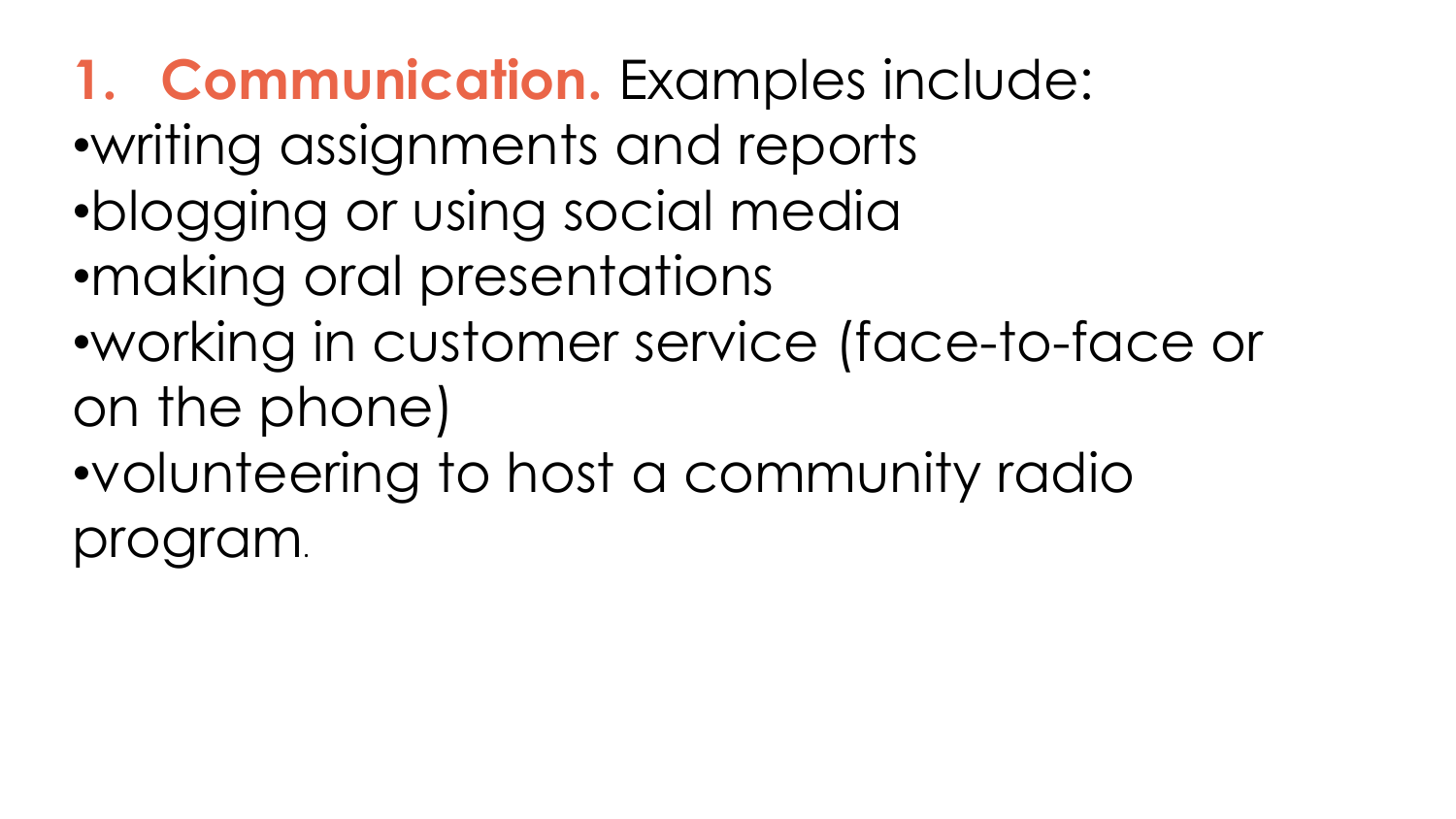#### **2. Teamwork**

Teamwork means being good at working with people - both the people you work with and other people that come into contact with your organisation.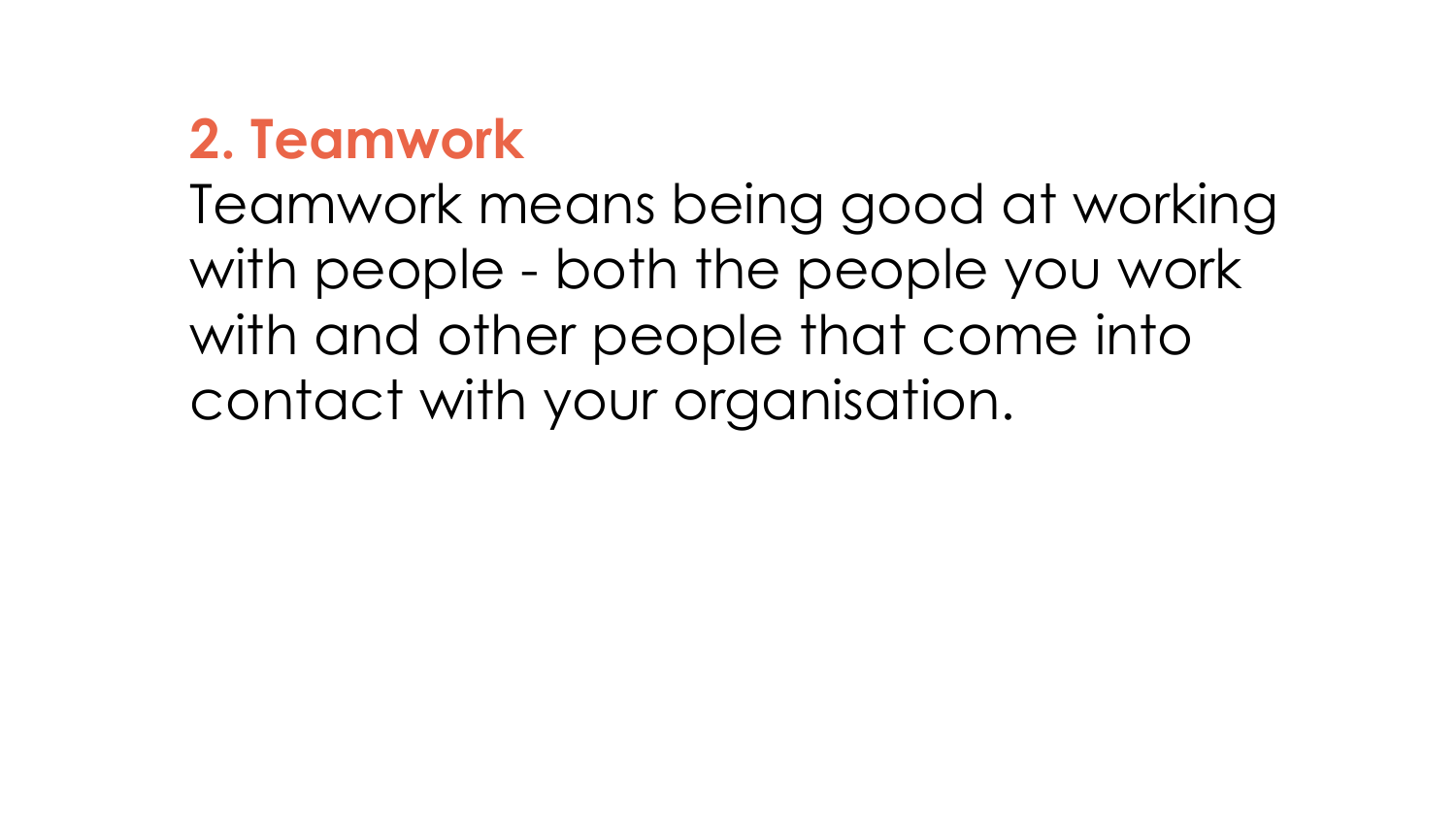**2. Teamwork.** Examples include: •doing group assignments •volunteering for a community organisation •thinking about how you can work better with other people at your workplace •joining a local sporting team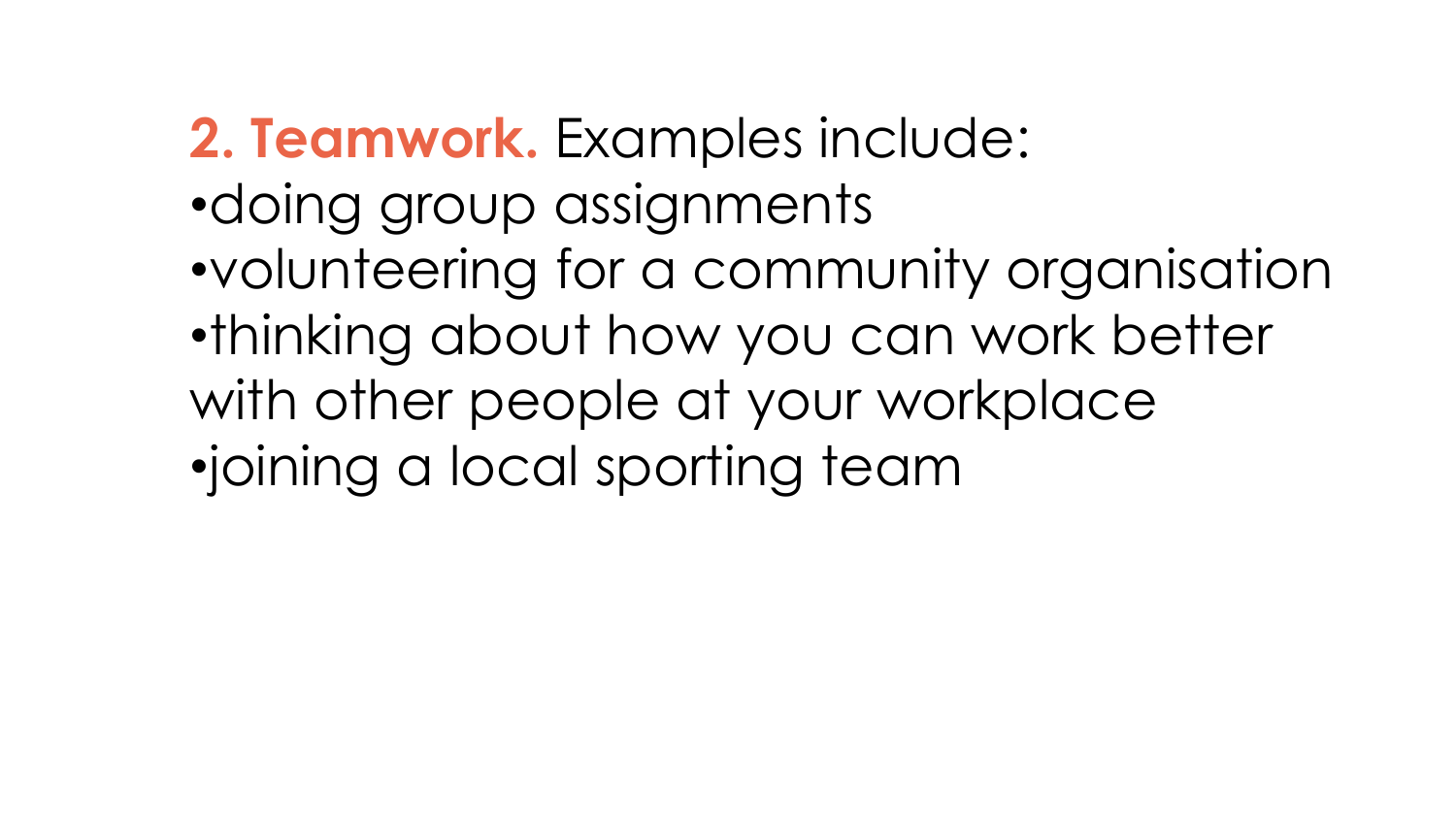# **3. Problem solving**

Problem solving is about being able to find solutions when faced with difficulties or setbacks.

Even if you can't think of a solution straight away, you need to have a logical process for figuring things out.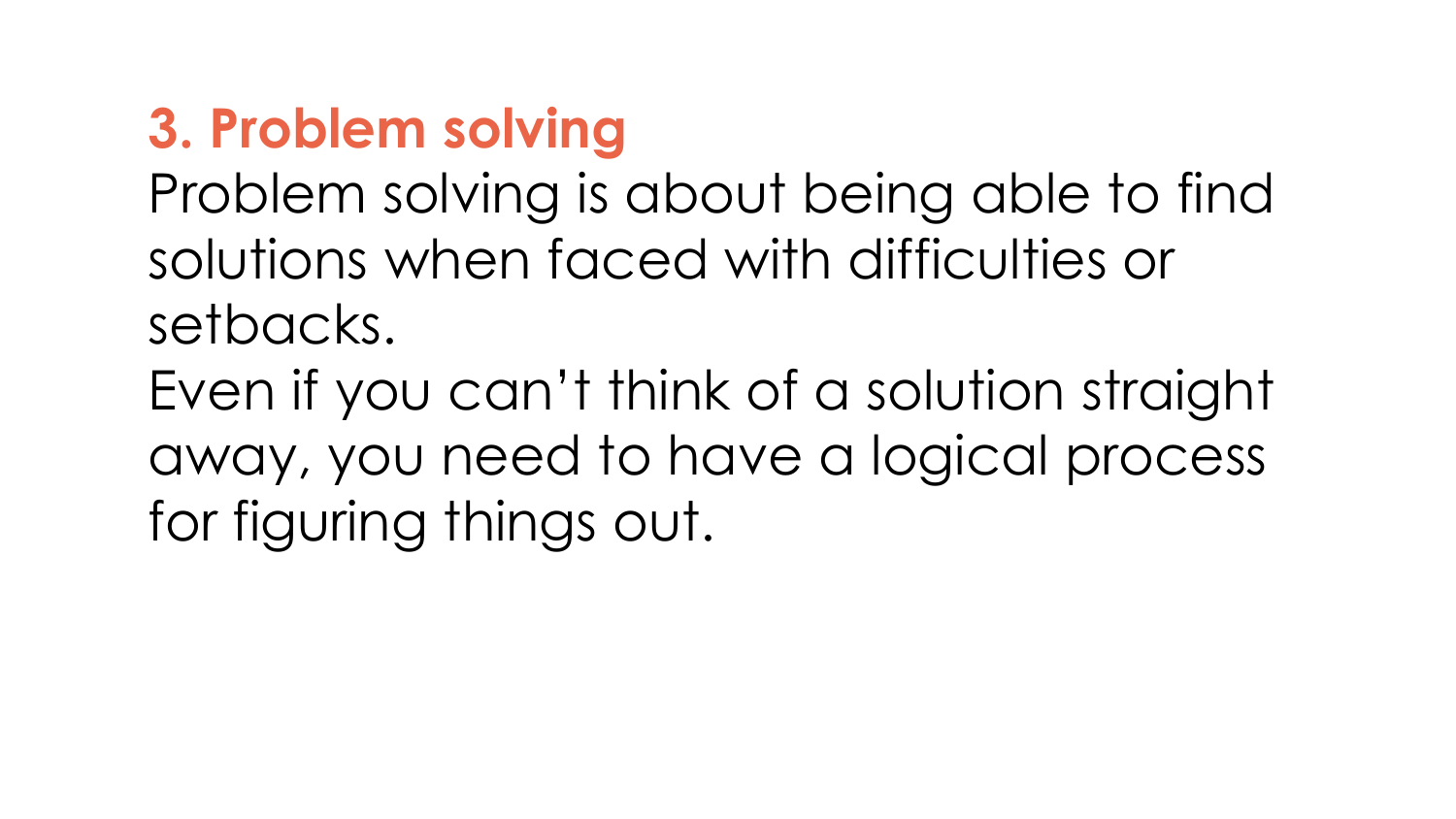# **3. Problem solving.** Examples include:

- •doing research assignments
- •dealing with complaints at your workplace
- •doing a study skills course that looks at problem solving
- •talking to other people about how they solved the problems they faced.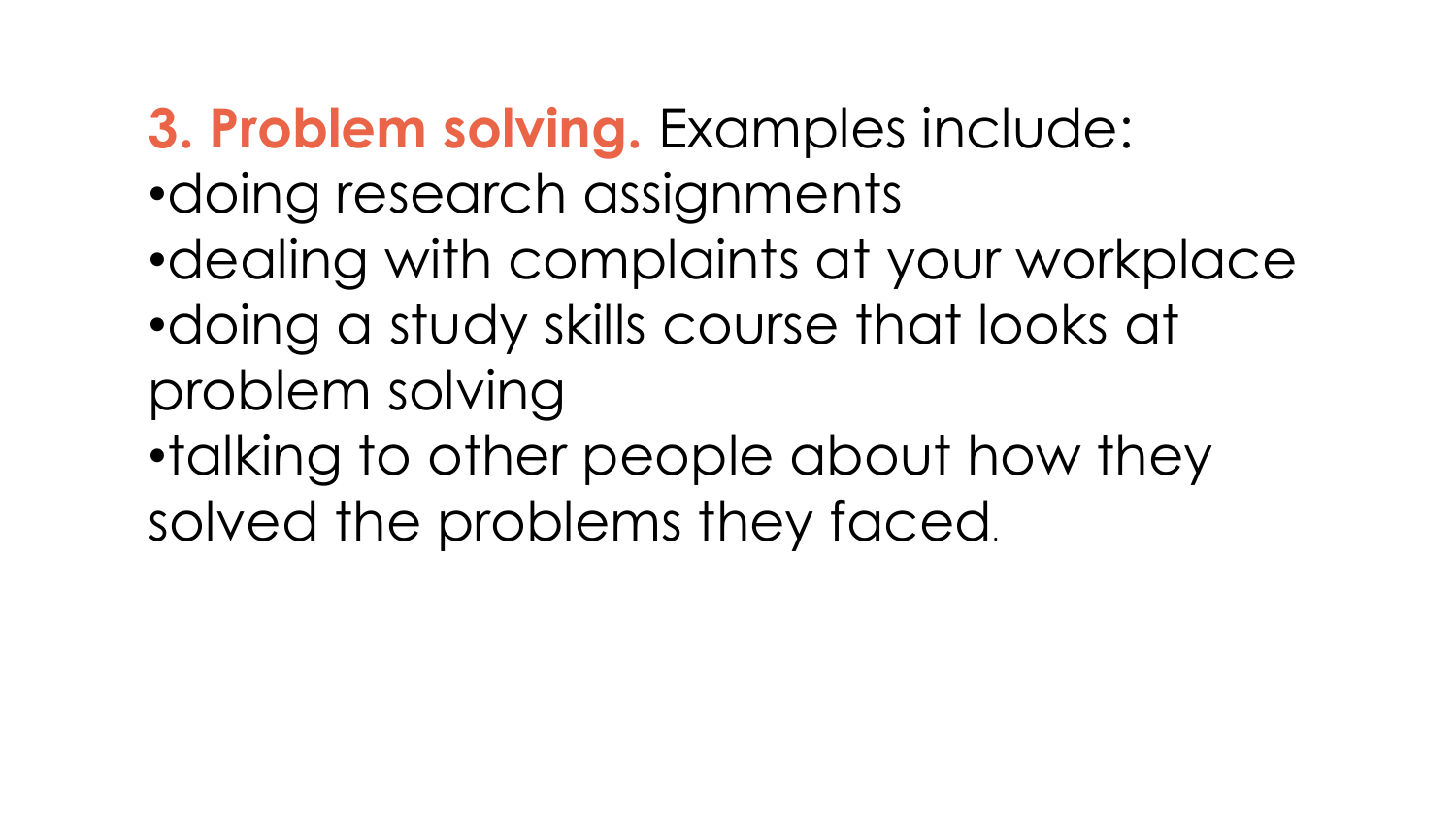**4. Initiative and enterprise** Initiative and enterprise are about being able to think creatively and to make improvements to the way things are.

They're also about looking at the bigger picture and how the way you work fits into that.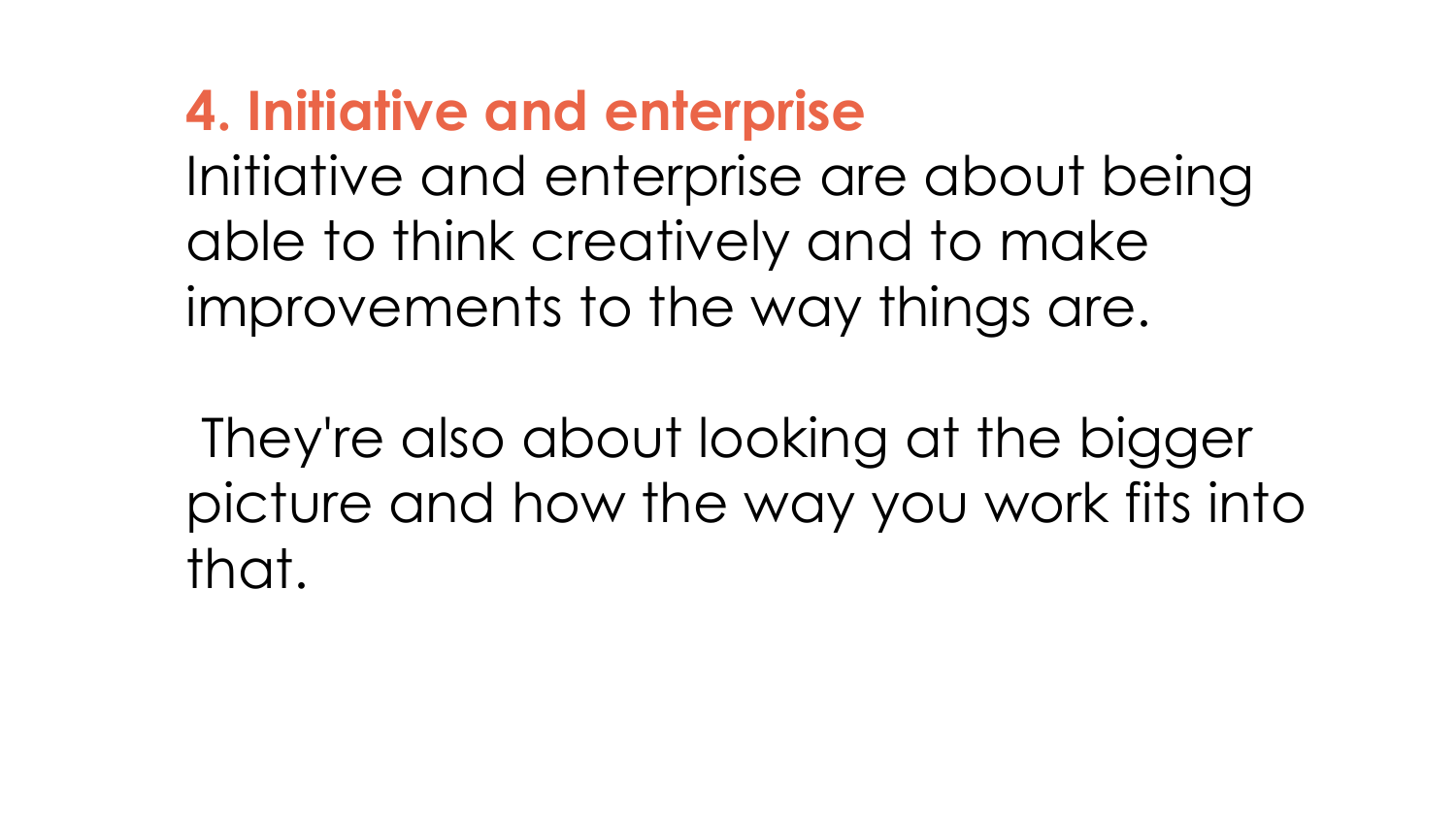**4. Initiative and enterprise.** Examples include: •approaching organisations and businesses about work placements or internships •setting up a fundraiser in your community •making or proposing changes to the way a group you belong to does things.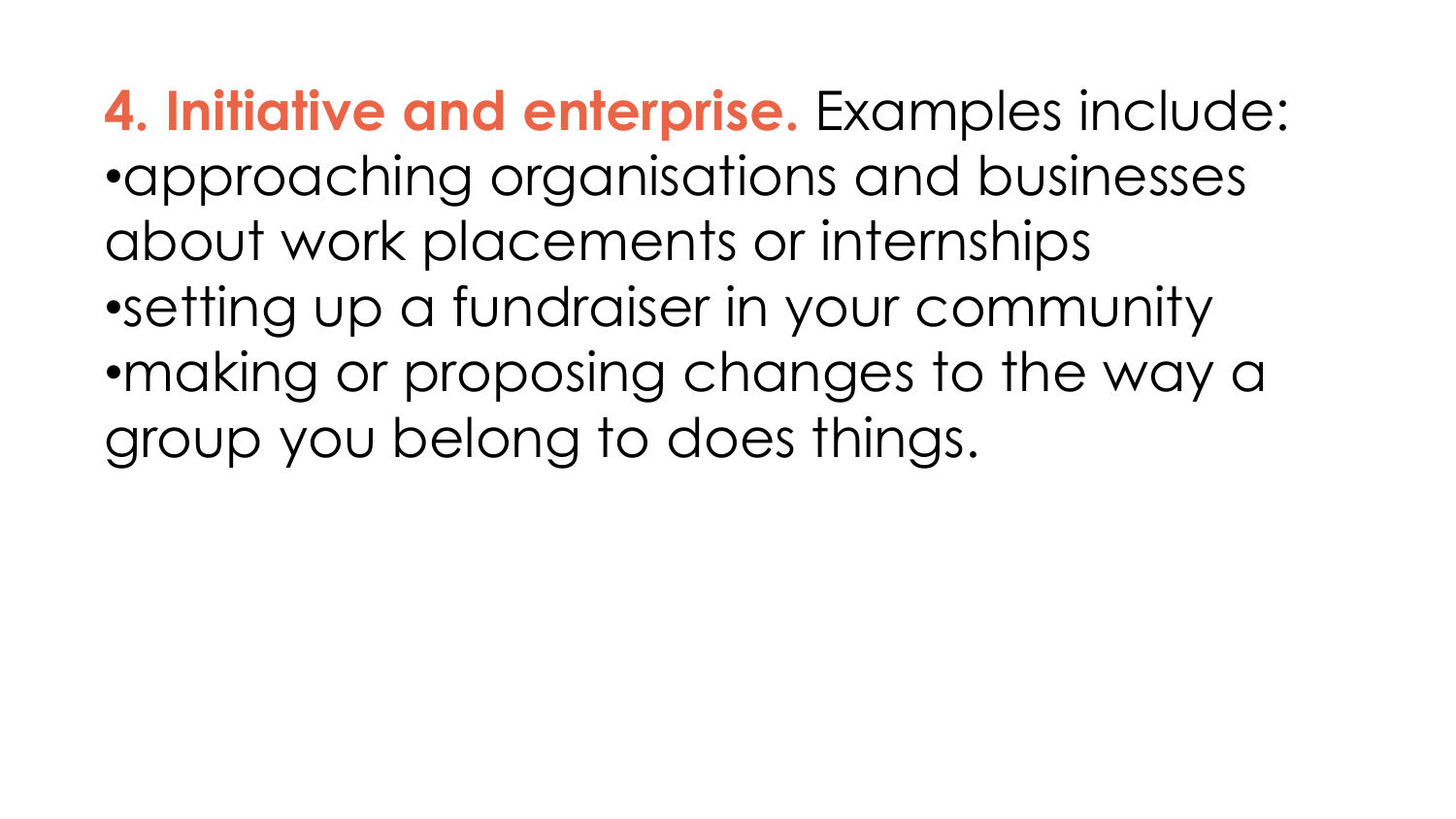# **5. Planning and organising**

Planning and organising are about working out what is required to get a job done, and how you will do it.

They're also about things like developing project timelines and meeting deadlines.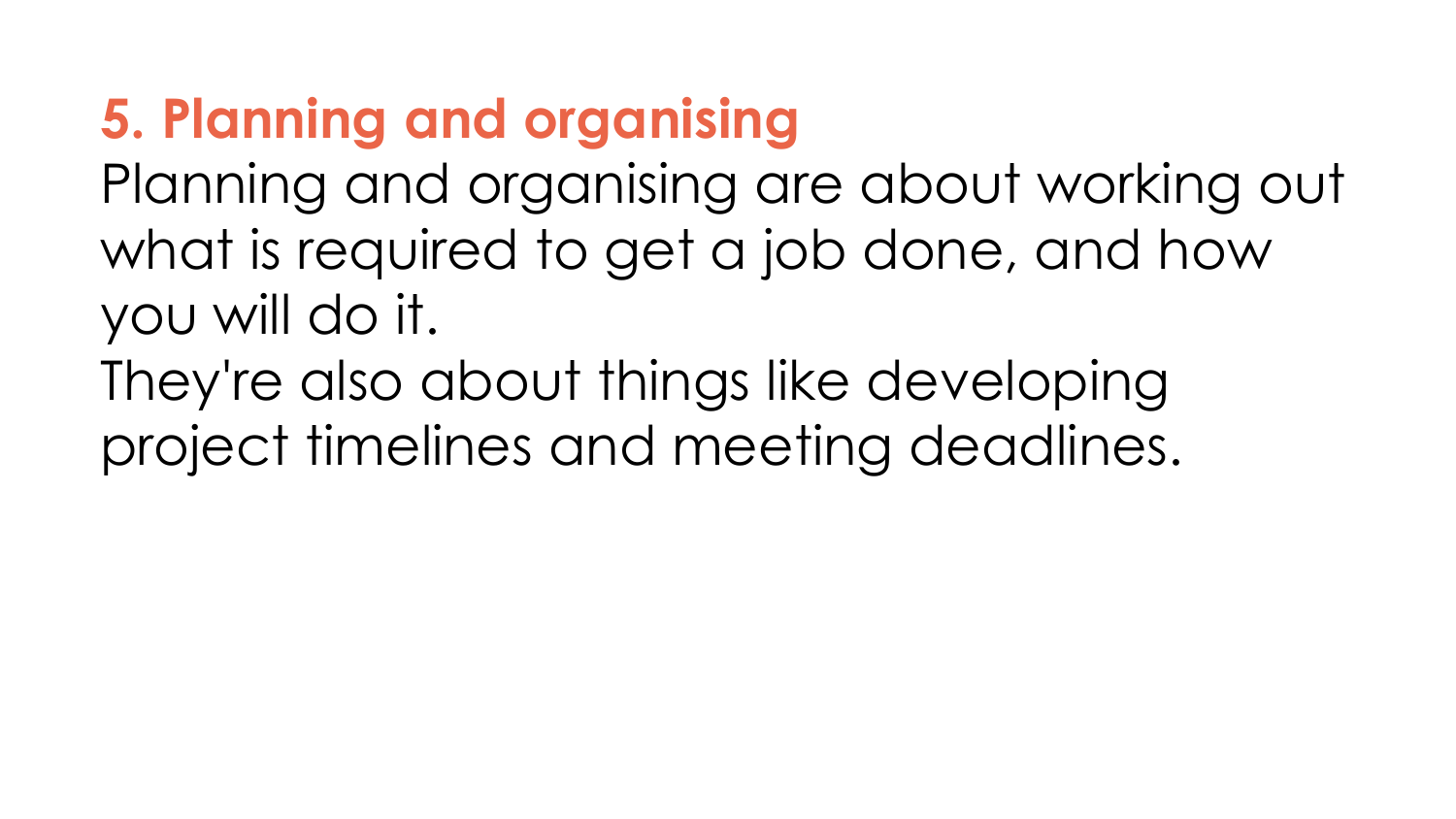**5. Planning and organising.** Examples include:

- •developing a study timetable and sticking to it •organising some independent travel
- •managing your time around work, study and family commitments
- •helping to organise a community event
- •doing chores regularly around your home.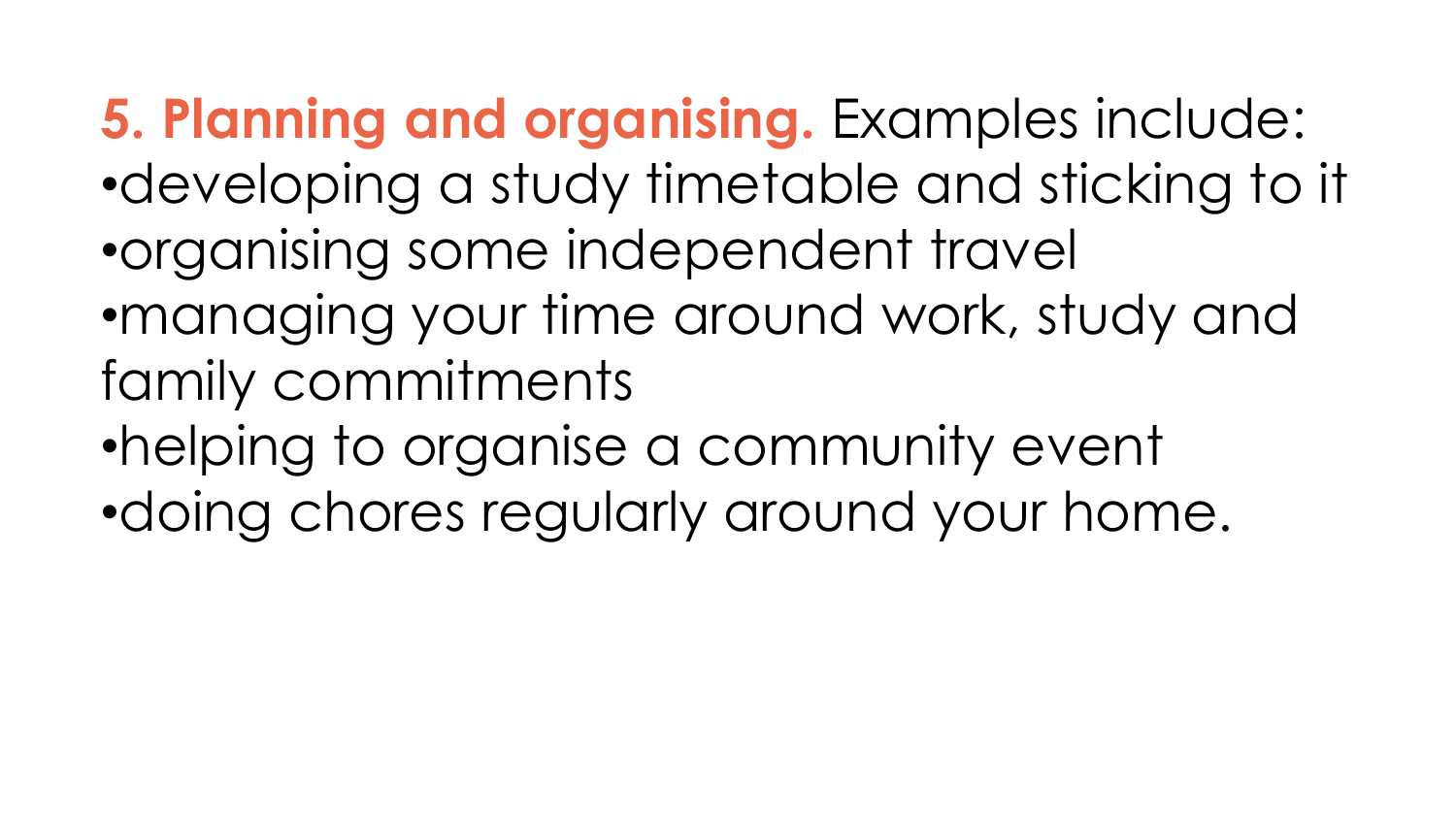**6. Self-management** Self-management is about getting on with your work without someone having to check up on you every 5 minutes.

You should also be able to stay on top of your own deadlines and be able to delegate tasks to other people to make sure things get done on time.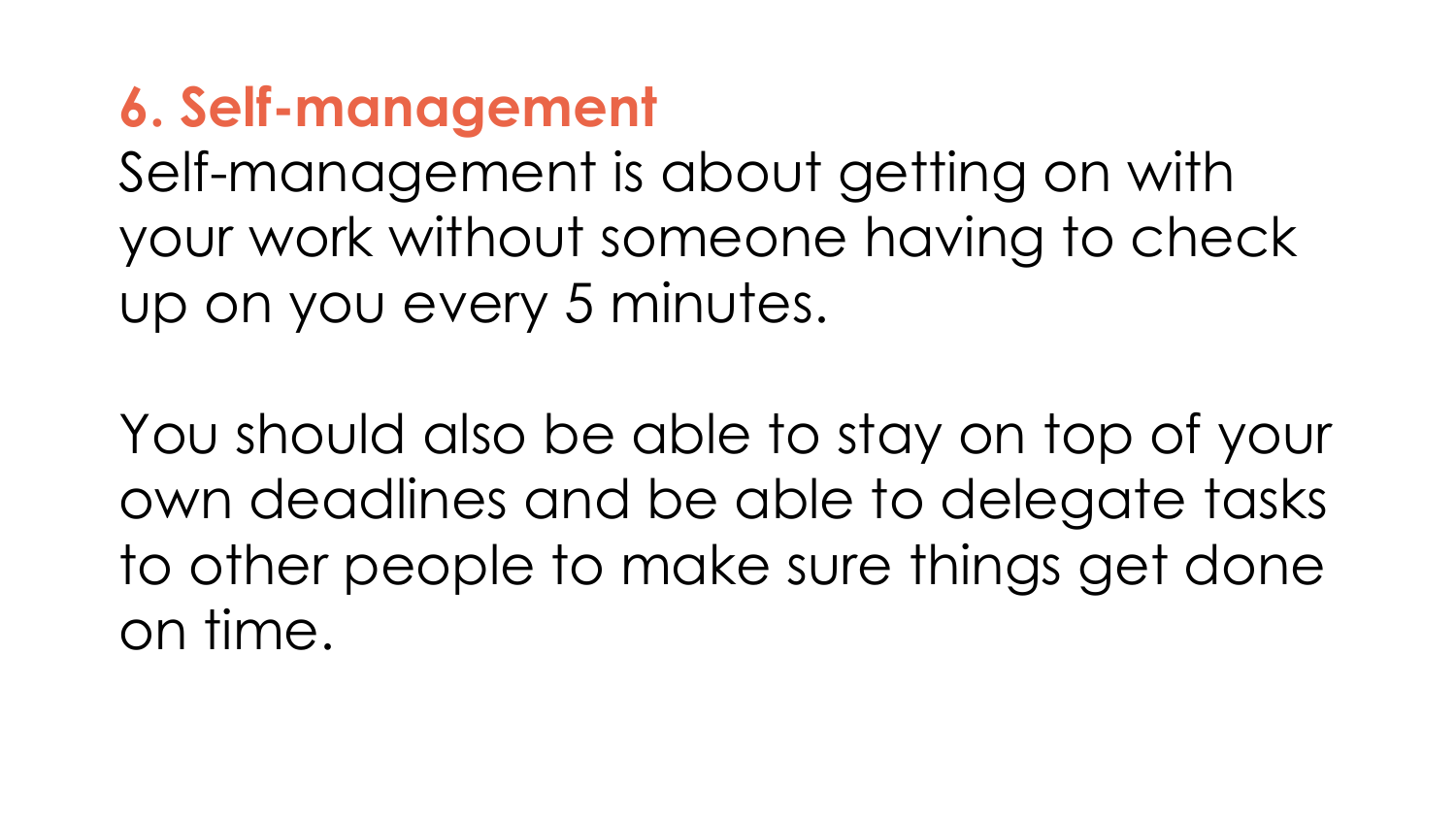**6. Self-management.** Examples include: •doing a work experience placement or internship

- •asking for new responsibilities at work
- •developing a study schedule and sticking to it •joining a volunteer organisation.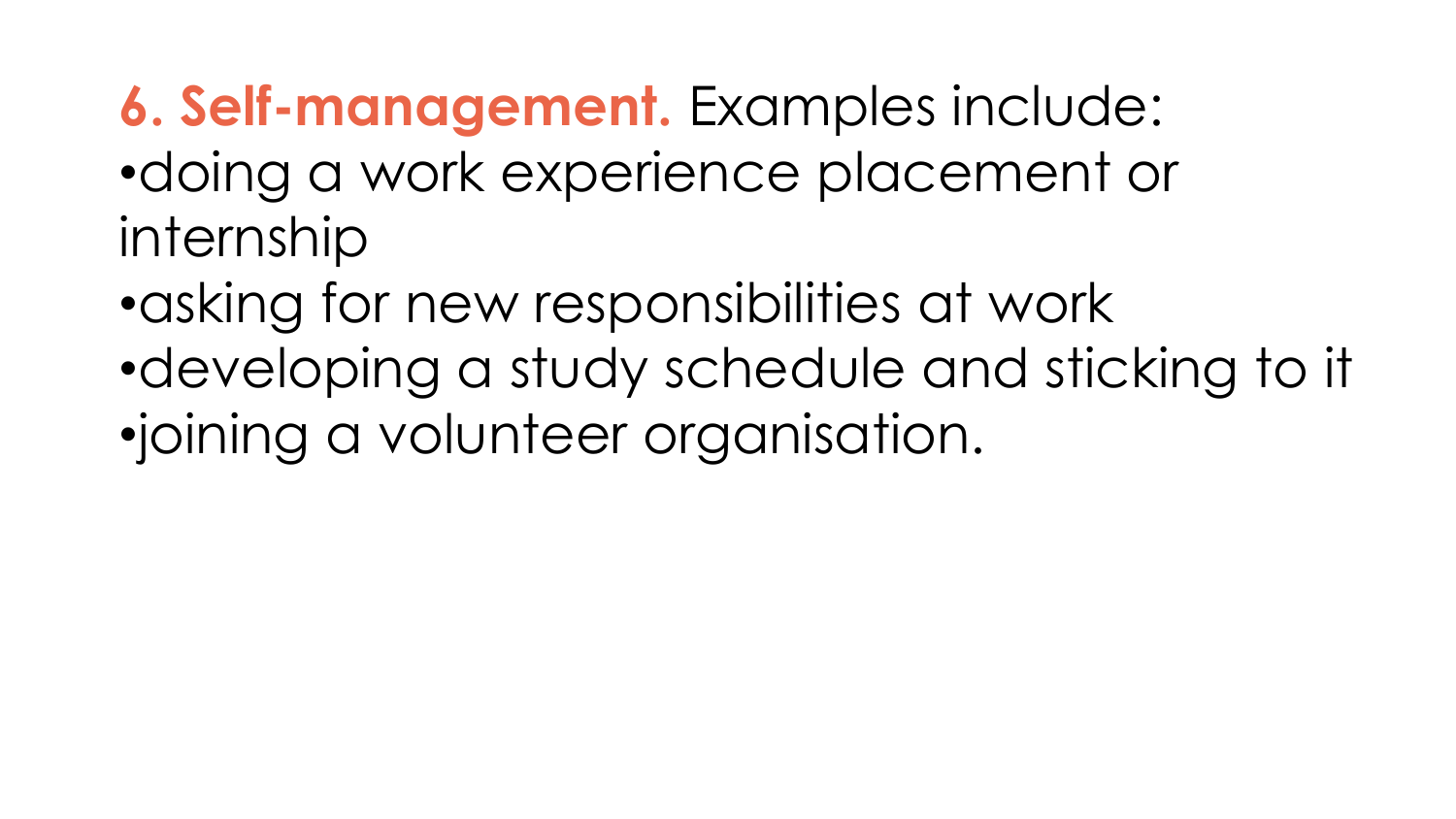#### **7. Learning**

Learning is about wanting to understand new things and being able to pick them up quickly.

It's also about being able to take on new tasks and to adapt when the way things are done in the workplace change.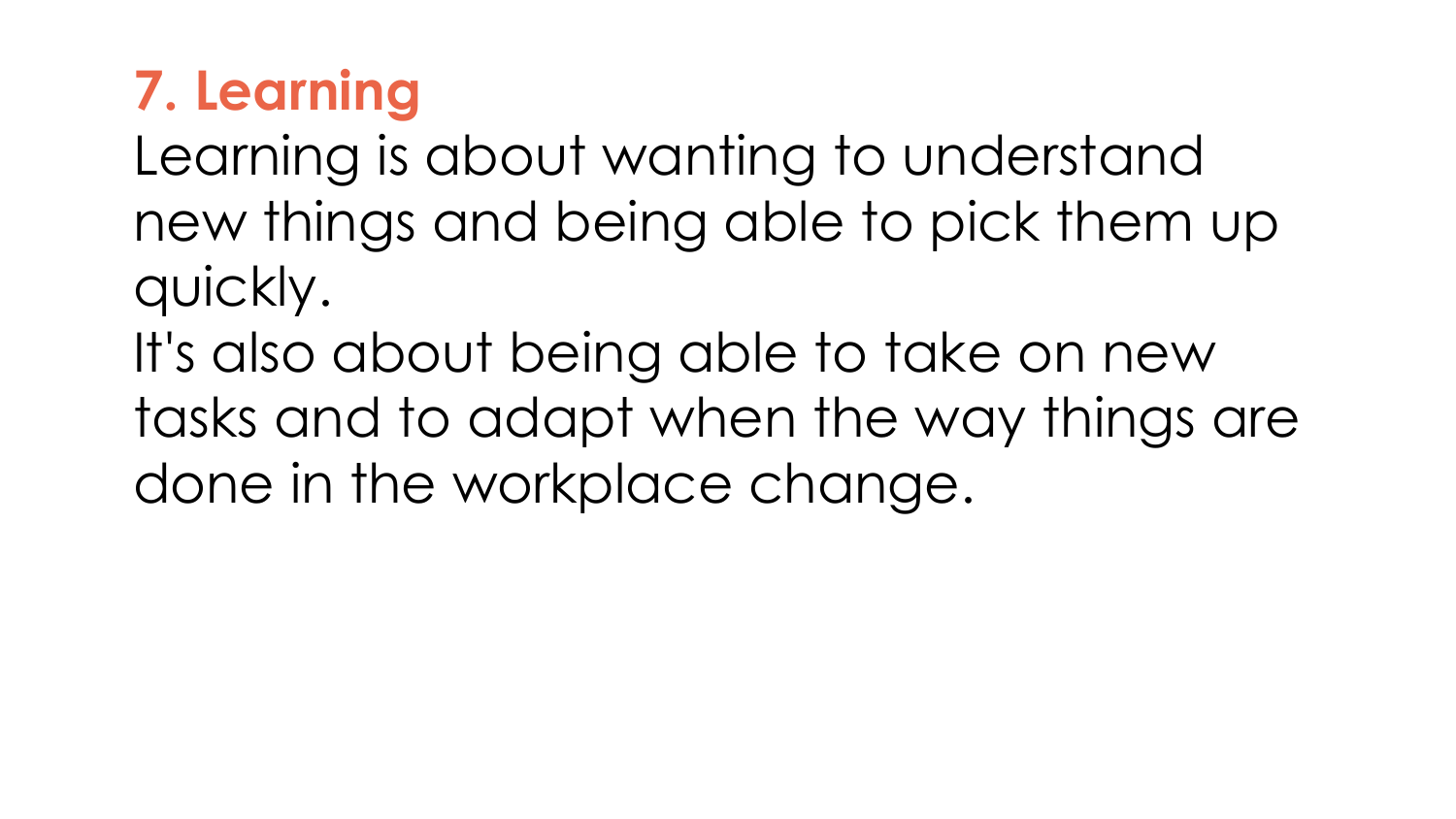# **7. Learning.** Examples include:

- •doing a short course or online course
- •doing some research into learning skills and learner types
- •starting a new hobby
- •joining a sporting or volunteer group.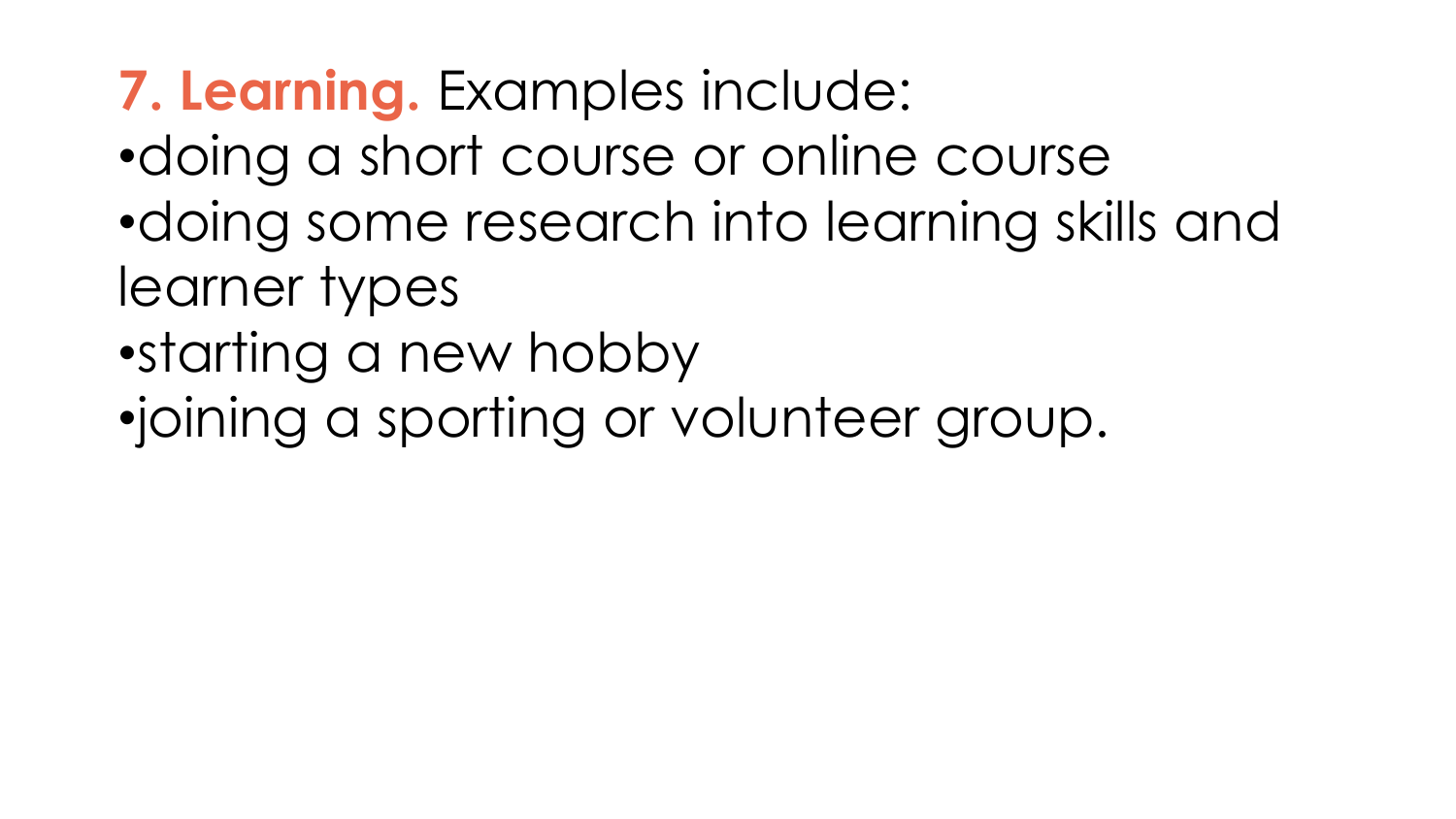### **8. Technology**

This includes things like being able to use a computer for word processing, sending emails, or knowing how to use a photocopier. Some more specific technology skills relate to software, like using social media, working with design or video editing software or knowing programming languages.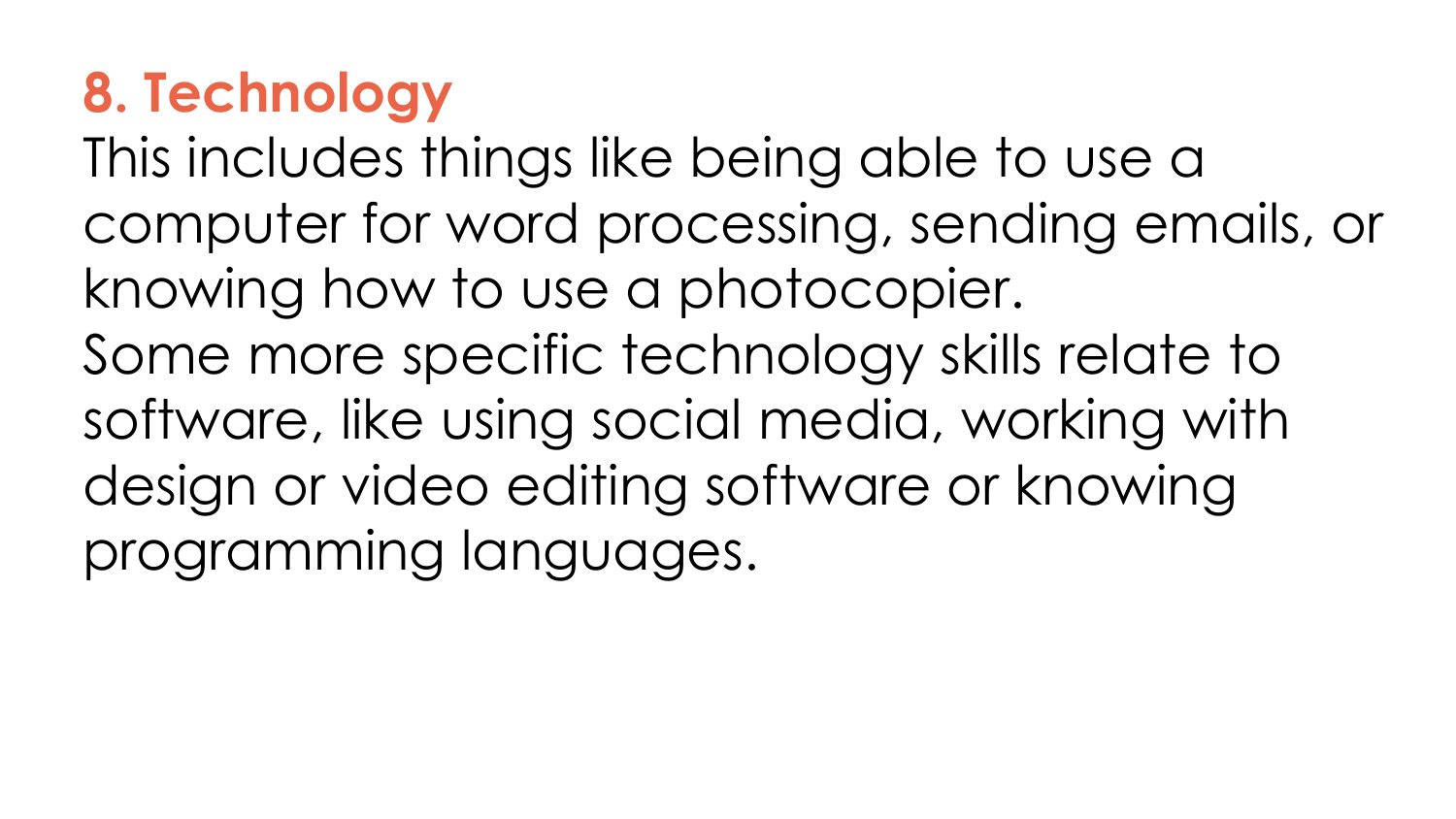#### **8. Technology**

Other technology skills relate to hardware, like knowing how to use EFTPOS, a cash register, a photocopier or scanner, a camera or a recording studio.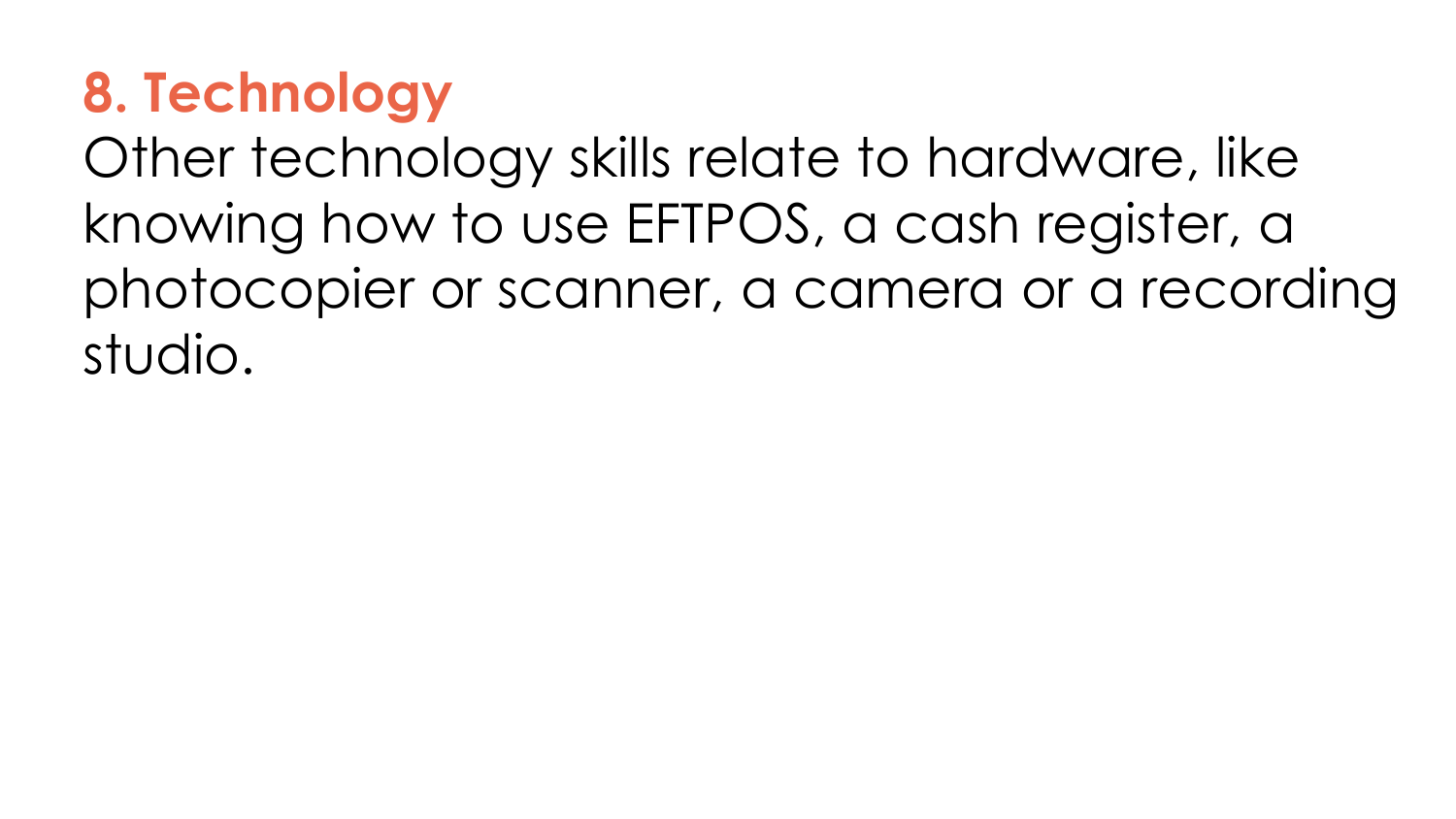**8. Technology.** Examples include: •doing a short course or online course •asking for extra training at work •finding out what technology is used in the job you want and researching its use •identifying the technology you're already using in your day-to-day life